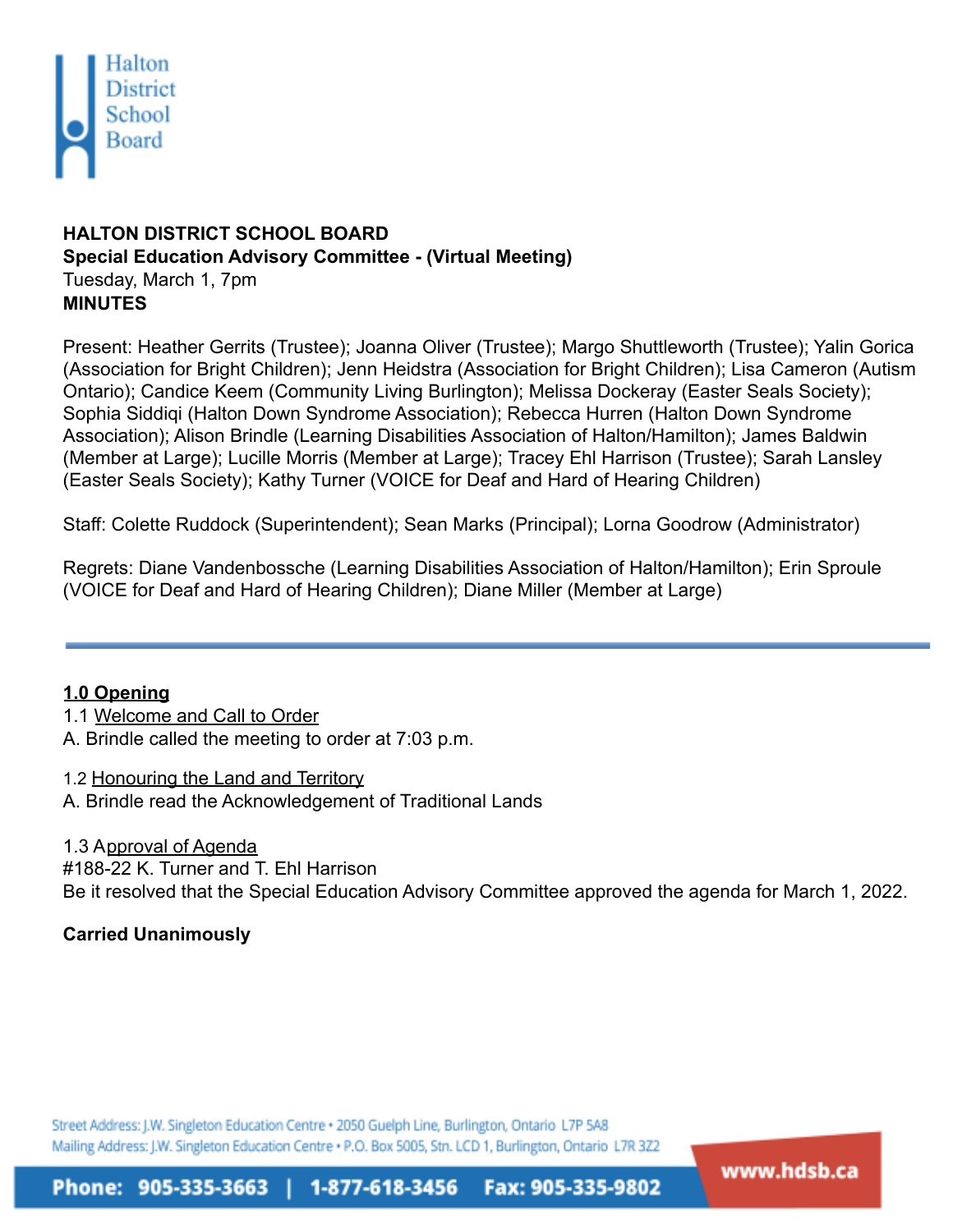1.4 Minutes of February 8, 2022 #189-22 Y. Gorica and S. Lansley Be it resolved that the minutes for the meeting of the Special Education Advisory Committee for February 8, 2022 be approved.

## **Carried Unanimously**

### **2.0 Action**

For our first action item, there was a presentation made on our Early Literacy Program and Intervention Strategy. Superintendent Ruddock introduced members of the School Programs Department, Cristina Salmini, Superintendent, Laurie Reid, Principal and Jennifer Chamberland, Instructional Program Leader.

Also joining in our presentations this evening were staff from the Special Education Services Department, which included Christine Howard, Manager, Sandra Hall and Cheri Kish, Instructional Program Leaders and Lisa Dykstra, Speech-Language Pathologist. There was an opportunity for questions after the presentation. Superintendent Ruddock wanted to acknowledge all of the work of the team and to recognize the staff as well that were not in attendance this evening. It has been exciting work and at times very challenging and intense. I am very proud of our Special Education Services Department and our School Programs Department for everything that has been accomplished.

### Action Item 2.2 - KELLP and ELPHA

A. Brindle welcomed the team that was presenting this evening. After the presentation, there was a fulsome discussion on both presentations. Superintendent Ruddock thanked staff for their presentation this evening on our KELLP and ELPHA programs.

Superintendent Ruddock confirmed that the slideshow presentations given this evening will be forwarded to all SEAC members by the end of the week.

#### **3.0 SEAC Discussion/Question Period**

None

## **4.0 Communication to SEAC**

#### 4.1 Superintendent's Report

1. The Ministry has released the budget for school boards. Superintendent Negoi will attend an upcoming meeting to share HDSB's draft budget for the 2022-23 school year, perhaps earlier than initially anticipated given this early release. Included in the Ministry announcement is funding for tutoring supports for students during the school day, outside of the school day or during the summer. This funding is to be spent between April and December 2022. Once the details on how this envelope of money may be allocated (i.e., the TPA agreement), the School Programs Department and Special Education Services will review the options and develop a plan.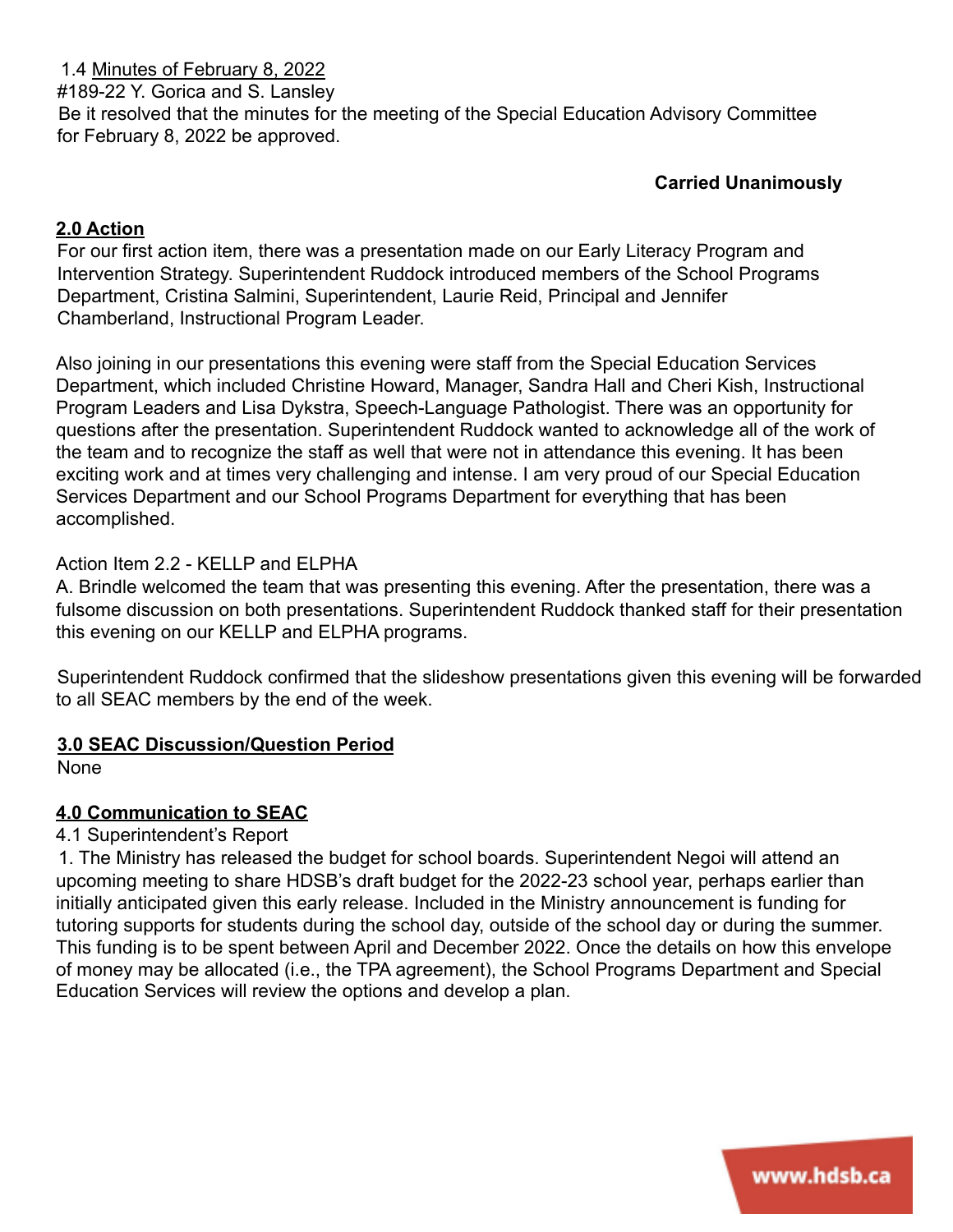2. The Ministry is requiring school boards to offer a remote learning option for parents for another school year. HDSB is currently developing plans for this model in both the elementary and secondary panel, as well as a timeline for model selection for families.

3. PPM 166 is a new memorandum requiring school boards to develop policy and initiatives related to anti-sex trafficking. Halton has developed a multi-disciplinary team across both school boards, and in collaboration with Halton Regional Police Services and community partners, to develop an administrative procedure and staff learning. This work is of particular interest to our Special Education Services team, as our students are often more vulnerable to this issue and, as such, we have representation on this regional team.

4. Superintendent Ruddock commented that she will share with SEAC the link to the Right to Read Executive Summary and Recommendations. SES is reviewing the recommendations and will develop an action plan.

### 4.2 Association Reports

Alison Brindle reported the following: LDAHH would like to thank the OHRC for the two and a half years of work they put into the Right to Read Inquiry which closed yesterday with the publication of their report. This report addresses the inequity of service experienced by many students with reading disabilities across Ontario and puts forward 157 recommendations to improve the support that they receive in our education system. This includes training educators on the evidenced-based approach of structured literacy and eliminating balanced literacy, increasing the assessment of progress to twice a year for all students in K-2, increased availability psych ed assessments, earlier intervention programs, appropriate accommodations and universal design for learning in all classrooms. It also recommends increased funding from the Ministry of Education to all school boards to ensure this happens without negatively impacting other exceptional students. We are excited as an organization to see these recommendations implemented and offer our support and services to HDSB to help in any way that we can.

One of the ways that LDAHH currently offers support is through the organization of its Annual Solutions for Learning Conference. This is taking place this weekend, online, and we encourage anyone who hasn't yet to purchase a ticket. We have 16 fantastic speakers talking about evidenced-based approaches to support students with learning disabilities and/or ADHD both academically and emotionally. We will have Dr. Linda Siegel, one of the experts retained by the OHRC, talking on the implications of this report on education in Ontario. Tickets are available at www.ldahh.ca/sfl11

Rebecca Hurren of Halton Down Syndrome Association reported that March 21, 2022 is World Down's Syndrome Day.

Katherine Turner reported that Voice for Children Who Are Deaf and Hard of Hearing will be running a "Mother Goose" program which is an early literacy program and that it is free to everyone, and in May there will be a "dress loud" day in all schools.